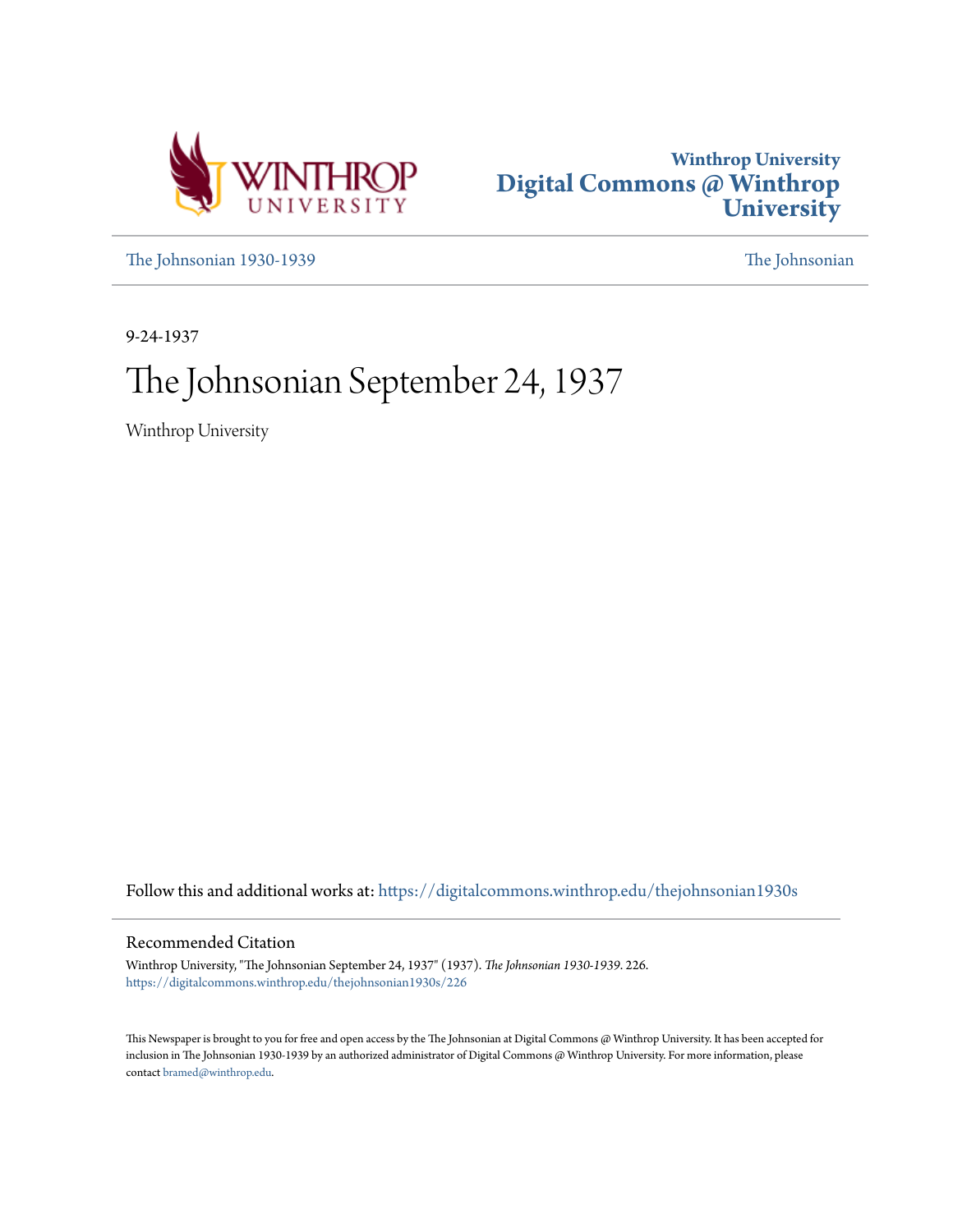Member of Associate Collegiate Press, N. S. P. A. and S. C. Press Associa tion. Circulation: 2,350

# The Je hsonian THE OFFICIAL PUBLICATION OF THE STUDENT BODY OF WINTHROP COLLEGE

ROCK HILL SOUTH CAROLINA. FRIDAY, SEPTEMBER 24, 1877

**Angeline Towell Judged Queen** 

In Freshman Beauty Contest

on the cial Club Iss

SUBSCRIPTION, SLAN A YEAR

**VOL. 15, NO. 3** 

**Editorial Asides** 

Chaha

to get excited and upset over<br>this lause every year. Social<br>ciths might be abolished now. we would be willing to bet the ickel left from our Rentender allow ance that before the year is over there rould be groups of girls organizing for

at ant remon our separature and<br>remonded to the Windlers parameter and the first before the spent in our<br>car added to the Windlers college and the groups of girls argularizing for<br>"Lend in the spent of the spent of the sp hey could be reformed to bring about

Coly one line of two paragraphs choose is Wieldarop Training in was his griss, he as alloid to Rect.: D. E. Venis of Charles Bourdard of New York div by half. There was alloid to Rect.: D. E. Venis of Charles Bourdard of

**STAFF TRYOUTS** 

Johnsenlan tryouts for the editorial staff will begin Toursday night<br>at 6:30 when all would-be members<br>of the Fourth Estate meet in the<br>couth composition would-be ublication room.<br>Details of the tryouts will be giv-<br>m at this meeting.

## **Three New Instructors Added To Winthrop** repair comes up the question of  $\mathbf{F}$  aculty This Week

Commerce, Music,<br>And Social Science **Staffs Enlarged** 

Three new faculty me

The Homesick (synonymous for<br>Missing the Boy Luck Ecomol<br>freshman engerly love open the<br>gray coveleps postmanted Clemano,<br>8. C. A photograph dropped to the<br>floor and was more engerly grabbed<br>floor and was more engerly grab

floor and was more eagenty grasses.<br>We a startled You!"<br>A started You!"<br>A started correlations start, if the lowest by a long laugh suufied<br>with expect to a long laugh suufied<br>Rack Homer.<br>Rack Houston, the splitter was of

ly hair. There was no hair-just<br>glubba.<br>Underneath the picture in black<br>printing ran the advertisement:<br>"Rid your house of mise the sany.<br>"Way, While rate will do the job.<br>25c an hour."

**Unusual Advertisement** 

**Received by Freshman** 

The Homesick (synonymous for

# **CLASS OFFICERS**

Ida West Chosen

uditorium. Marie Power and Mamle Kendrich

of or maps sugar and the state of MESS CLUB<br>
Hand when the state of the state of the state of the state of the state of the state of the state of the state of the state of the state of the boat of the state of the state of

**Princele d.** The Rost Hill and The State of the principle and the specific distance of Princel and the specific distance of Princel and the specific distance of the State of the State of the State College (The Rost State

 $\sqrt{2}$  $\overline{X}$ 591  $\sqrt{1-\frac{1}{2}}$ 

 $\mathcal{L}$ 

Angeline Towell, Bakehorg, was Prances Day, Plorence Barker, Pauline (1947)<br> Queen Gothe Archiman biasar in Lawe, Heter Waltz, Pracese Barker, Pauline a freshmann beauty contest sponsored Vickie Miller. Virginia Gaudin, N department, and Thomas W. Noel, head

p.

y 3

chemistry club. Income and The Company is the entries of the rest of the condest were: of the departments of companyers.<br>The Sheet Sheet Replyin Ness, Augusta Music for the occasion was furnished<br>Codbold, Sarah Hicks, Occa

## Beta Pi Theta Sends Out Bids To Nine Cemmittees Appointed

At Meeting Friday

 $\begin{tabular}{c|c|c} \textbf{1} & \textbf{1} & \textbf{1} & \textbf{1} & \textbf{1} & \textbf{1} & \textbf{1} & \textbf{1} & \textbf{1} & \textbf{1} & \textbf{1} & \textbf{1} & \textbf{1} & \textbf{1} & \textbf{1} & \textbf{1} & \textbf{1} & \textbf{1} & \textbf{1} \\ \hline \textbf{1} & \textbf{1} & \textbf{1} & \textbf{1} & \textbf{1} & \textbf{1} & \textbf{1} & \textbf{1} & \textbf{1} & \textbf{1} & \text$ 

**Entertainment Series** Metropolitan Basso First On Course, To Sing October 6

**Artists of World Fame** 

To Appear Here in

To Assign Chapel Seats

Chapel seats will be assigned at Chapel assis will be assigned at chapel hour on Wednesday, Septem-burghistrar, All students are required to attend as that they may be assigned upon the that they may be also denoted in the theory of the censors 1977-1938.

Seniors are requested to occupy<br>the right or south section, juniors the center section, sophomores the<br>left or north section, and the free'--<br>men the balcony and seats in the<br>rear of the auditorium.

**22 FRESHMEN** 

**EXCEL IN ONE** OR MORE TESTS

> **High Scores In Orientation Teats** Announced

**Tribble To Head Town Girls' Group** 

Twenty-two out of the five hundre

Celebrated artists of world acclaim<br>will appear on the Artists' Course<br>numbers throughout the 1937-36 season<br>of Windhrop college, beginning next<br>nonth.

month.<br>
On October 6, Exio Pinna, base of the Metropolitan opera will be featured.<br>
Mr. Pinna is a native of Raly and joined the Metropolitan Opera group<br>
joined the Metropolitan Opera group (prince production of the Metro



Twenty-two out of the five humdred and forces and a state of the five humdred and force-term realisation of the detection of the detection of the detection of the detection of the detection of the state of the state of th

r Hällie Charolier, Bautterhoro, Urginia and Bautterhoro, Bautterhoro, Urginia i Schotz, Charolier, Höllier, Schotz, Elizabeth, Schotz, Elizabeth, Schotz, Schotz, Schotz, Schotz, Schotz, Schotz, Schotz, Schotz, Schotz, Sc land: Midderd Evelyn Leiteger, Newbern (2)<br>1979, Helen Louise McLeaft, Allenhurst, Ga, Julia Ray Nettles, Leo: Mary Mars, Saret Phillips, Belton; Elizabet Allen<br>Saret Phillips, Belton; Elizabeth Wolf-State Allen<br>Schweizer

### **Closed Study Period Begins For Freshmen**

Faculty Committee Approvements

**TOWN Girls' Group**<br>
Consulties members were discussed consulties are been interested of the technical consulties members were discussed consultation for the first remoted as a method of the state at a set and the consult

## **McLaurin Dormitory Boasts Escapeless Fire Escape**





al Base

Mrs. Sime in an Ind

daughter.<br>Born in Dalton, Ga., Mrs. Sims spent. Mrs. Sims had no childish yen for writ

Marian Sims, Charlotte Author,

ACCELERATION AND TRESCENT SUIT UNITS IN THE SAME TRANSPORTED TO A THE SERVE THAT AND THE SUITE OF THE SUITE OF THE SUITE OF THE SUITE OF THE SUITE OF THE SUITE OF THE SUITE OF THE SUITE OF THE SUITE OF THE SUITE OF THE SU

teach.<br>Miss Ruth L. Roettinger comes at<br>instructor in social science, Miss Roet-



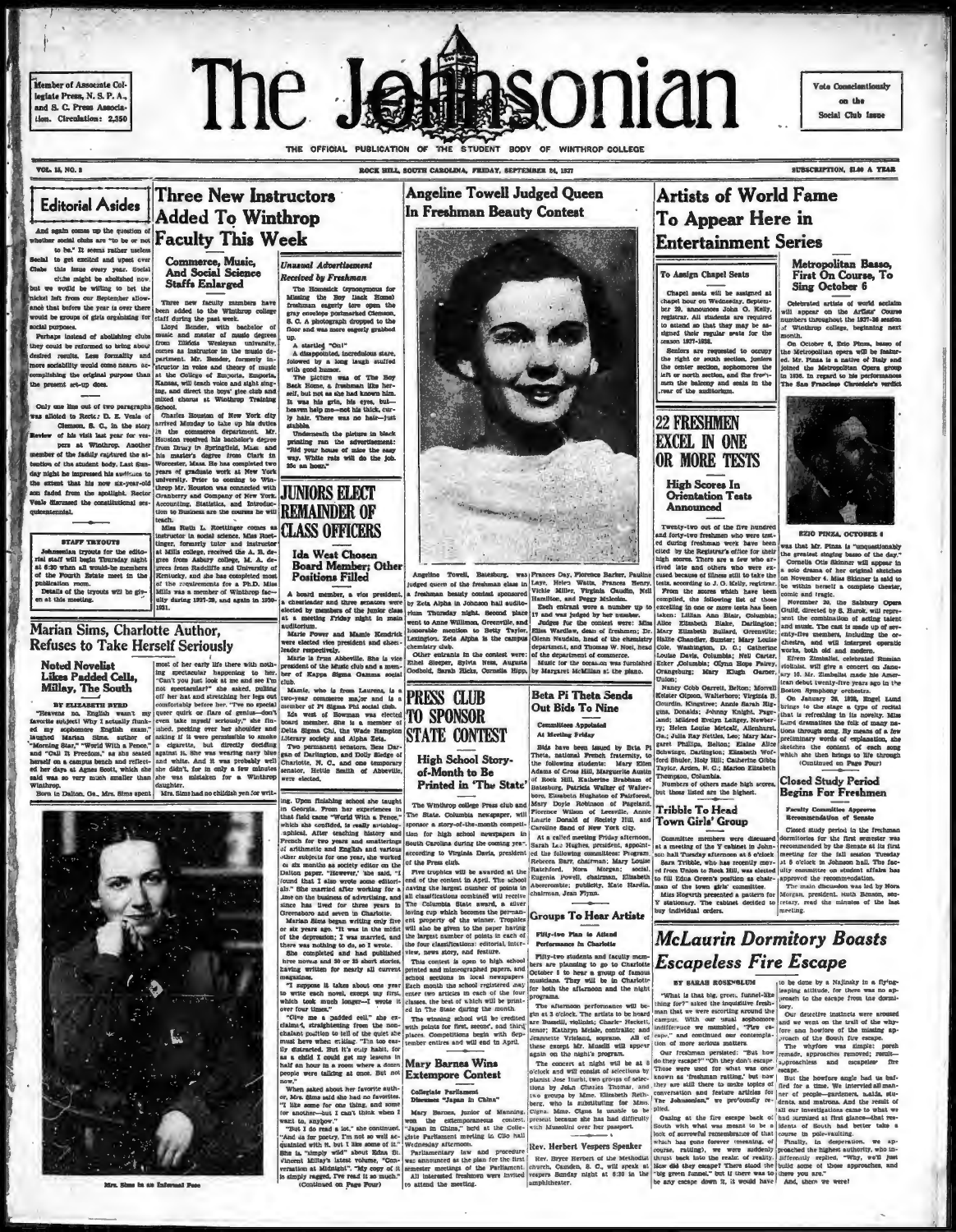

THE JOHNSONIAN

FRIDAY, SEPTEMBER 34, 1937 monian wants to merit a reputation for accuracy, theroughness<br>In cevering the Winthrop campus. Will you kindly call our<br>any failure to measure up in these three foundamentals of good lag to

**NOBLY BUSY** 

A life of rich and varied experiences, which we need for fullest<br>self-development, newer comes wrapped up in a package with those<br>bad or undescribe eliminated. We must do the sorting and choos-<br>ing, and, if we are not care that we will not enjoy.

that we will not enjoy.<br>
As two will not enjoy.<br>
As Whatkrop there is much sorting and choosing to be done<br>
because of the numerous experiences found here. There are, how-<br>
over, none-fundamental experiences that lead to t

"noby busy."<br>We are all busy at Winthrop. Yet, to accomplish our task, we must be "nobly busy." When the college day is ended, and you look<br>back over its hours, what will have made its success, and what<br>back over its hours

"BARBAROUS!" SAY ETIQUETTE BOOKS

He was been about the strain of the strain of the strain of the strain of the strain of the strain of the strain of the strain of the strain of the strain of the strain of the strain of the strain of the strain of the str

CLOSED QUIET HOUR IN FRESHMAN HALLS<br>
The recent action of the Senate and factoity commutes in<br>
recommending closed quiet hoc, for all freshmen during the first<br>
recommending closed quiet hoc, for all freshmen during the f

roun unemeaves oy meaning an environment conductive to study. For<br>thermore, if the lattle is begun right, it is already half won. This is one and<br>abilitative way of asying that when good habita are formed, the used for ru

For Andrehoten: Is Edmund Weber<br>The Andrehoten: Is example the two states of Length and Length and the method in the state of some<br>function of the state of the state of the state of the state of the state of the state of

was sank!<br>For Andelpation: Is Edmund Ware's<br>"Road Left" to be Pictorial Review's<br>book-length novel in November's issue<br>of same? A novel truly worth one's time

**Senior Records Sensations Of** 

## Entering Into Chosen Career

(Editor's Note. Each week useld forther notice a free ticket to the college murde will be given for the best signed letter at approxil.<br>100 words sobsected in this column by Teeday, noon, of each work. Serious or humotown,

**Editor:**<br>Inches, emoting, and card playing insert cre, should they be put in a post-<br>Da included forbiddent which luce to feel there's restriction. It is no just it sufface we-term depression of<br>the inclusions of special

From the contents of model in the same way. To state of equations for the same of the same of the same and the same and the same and the same and the same and the state of the space of the state of the state of the state

ag to do with it. Why, ; beer-selling stores, what should we do department stores have cigarettes for

Why does a man tale. It for granted that a girl who filrts with the to itine her-when, nine times out of tem, she , why sim to WANT to kies her.

an's love life. Alth

One of you 3: ye out there must feel mug when you read this poetic train.<br>ould mention her name, but you probably know it if your girl feels this way<br>ut you—you taker of advantages:

- All right then, stay away and see II  $i$  to mean anything to mean anything to the line, The least is createdly rot small, the line, Press to the line, The least is created by a created by a created of the comparison of th
- 
- 

erally mem, beware; you never know who is out for your coveied pin;<br>:Umes it isn't worn over the heart.

He wore his college frat pin<br>Just southwest of his beart<br>And swore that from its resting place<br>That pin abould never part,<br>The years rolled by the pine stood firm and pat,<br>He were his college frat pin in honor of his frat

But by and by two big hims or<br>To that frat pin gave chase. Two pretiy ruby lips removed<br>It from its resting place.<br>It from its resting place.<br>And now they live in a bungal Wilh we<br>loome on the mainting place. The frat pin

This certainly proves that old saying "Clo

To a Deal Pink-checked gingham,<br>You began the scheme;<br>You made him think of cott And dateles by a st

ght suit of laughing green,<br>You sauntered in the square<br>if flirted with him gally,<br>When spring was in the air,

endly tweeds, in autumn's lane<br>Tou gladly went to roam,<br>i matchad his stride with eager pride<br>And raced him swiftly home.

And when the fire was lighted<br>Cony as could be,<br>Little gown with ruffles,<br>You poured him out his tea

. Sadly, the pulled a ragged piece of paper out of the little cedar che<br>her dresser and with trembling hands and a teardrop in her eyes and a<br>laugh to conceal her emotiona, she handed me this:

You think I have forgotten<br>These days we used to know These claps we used to know<br>These radiats of meanings and gardens where roses given.<br>When you see me gay with oth<br>You guess not my love for you and This part of any li

elieve me cool and me You believe ma cool and indi-Because I can look in your sy-<br>And answer each question you<br>With never a trace of surprise<br>. take your handclasp of frien<br>and seen as others do-And greet you manuscasp or<br>And greet you as others do<br>You think I have forgotten

I would not if I could forget you<br>The past is mine to yousses;<br>Whatever the future hold for me<br>Whatever the future hold for me<br>Tou will go on your way interesting<br>Wou will go on your way interesting<br> $\sim$  You think I have Ood if you only im-

A little experience gome a long way, and I het you hoys would give a new

Perhaps the girls that mask and pot<br>Are just the girls that men forget!<br>But if you're chilly as Desember<br>They neither know you, nor rememb

Maybe these girls didn't know I could see hehind these favorite poems. I only wish hoys topt such things! But you can tell about them, girls, if you look into their syes! Just pools of thought-like postry.

ante forbida<br>
nore conservative institution<br>
young ladies,<br>
whiter-

THE VOICE OF THE CAMPUS

notely.<br>
They act cute and girl<br>
Ro they won't make a<br>
Gu brown make a<br>
In a whirl of parties they<br>
ployed<br>
Till a long word

Curiosity, Surmises Accompany New Vehicle

A construction of the Vehicle<br>of the state of the conduction of the state of the state of the<br>state of the state of the state of the state of the state of<br>the state of the state of the state of the state of the state<br>of t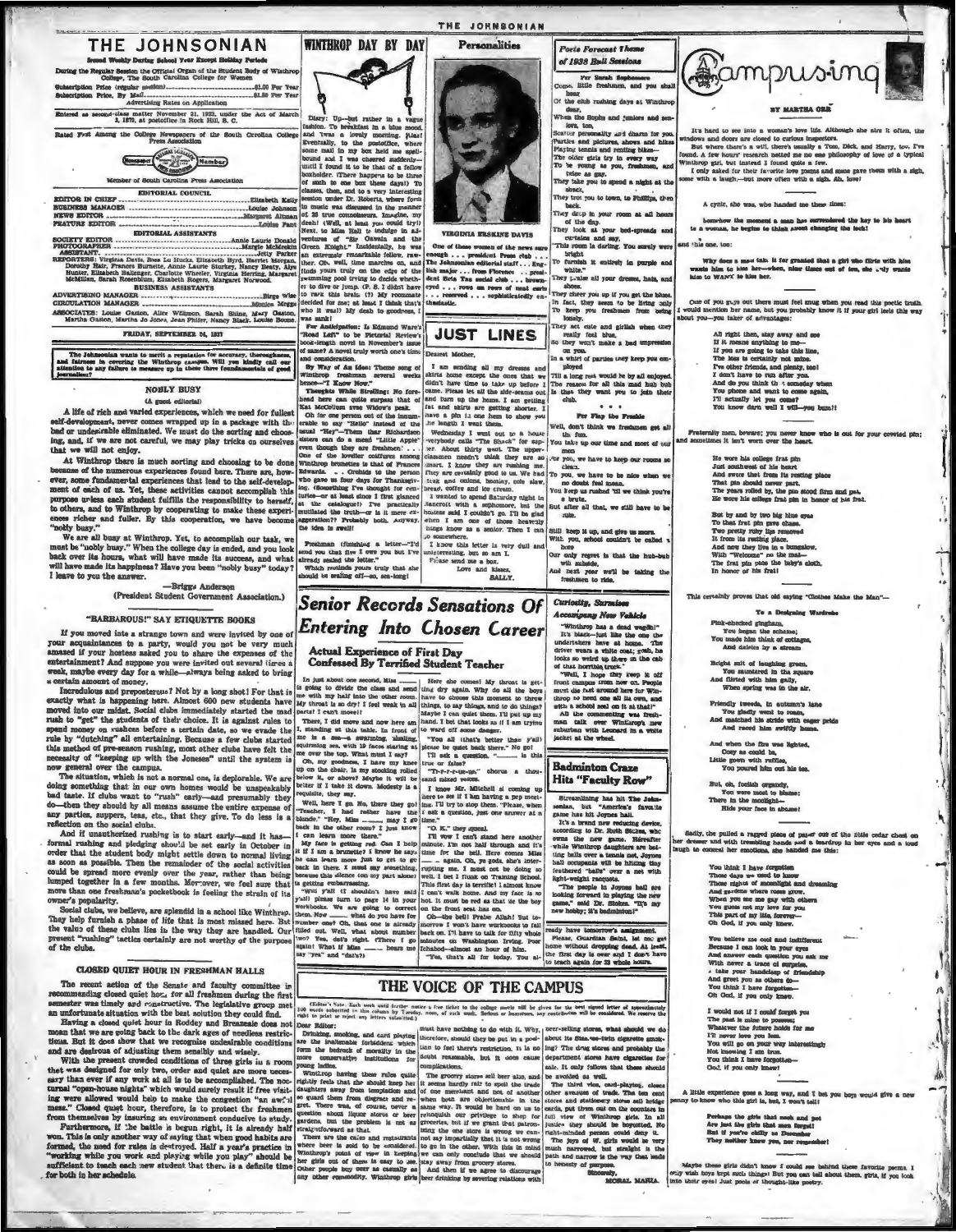